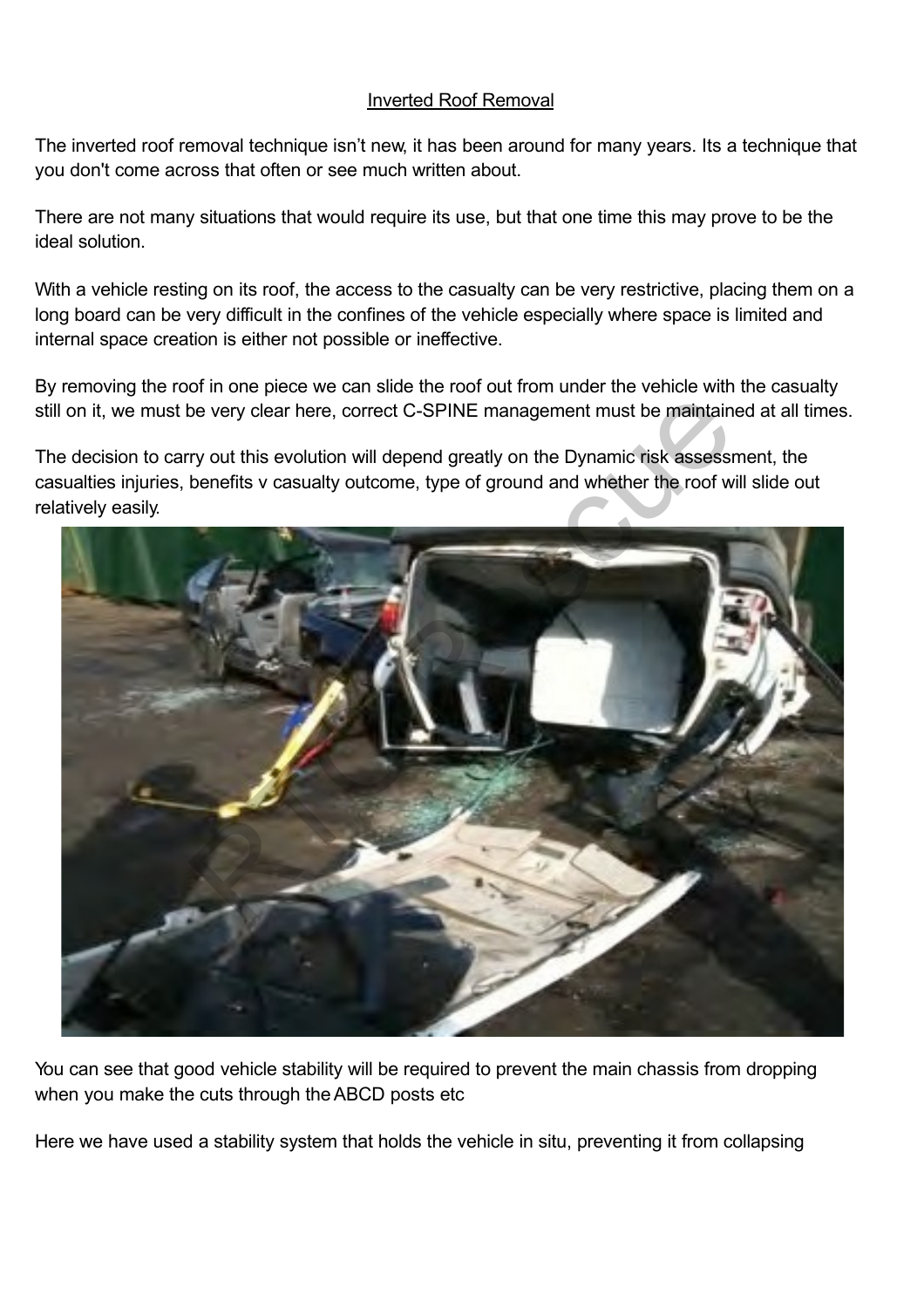To complete this technique, carry out vehicle stability that will allow the roof to be removed.

## **This is very important:**

You must have a systematic approach to the cuts you are going to make, as we cut through the posts the roof will become very unstable and flexible, this can be reduced using a systematic sequence of cuts following an assessment of the roof and what damage has already been done to the rest of the roof posts. What is also very important is the location of the casualty / casualties. This will have the deciding factor. Tis technique is all about excellent communication with the clinicians, vehicle damage, crew communication and very good extrication planning.

You may need to pack out under the roof to keep it stable and then remove the packing before sliding the roof out, creating a solid working platform.



You can see in the pictures what you are left with, you can also see that we have carried out a gull wing to create maximum side space. (A Gull wing is the inverted folding up of the B post and rear door in one piece) A gull wing is a viable technique, but with dedicated cutters the removal of the door and B pillar individually can be quicker in most cases, especially with the use of impact wrenches and ratchet spanners.